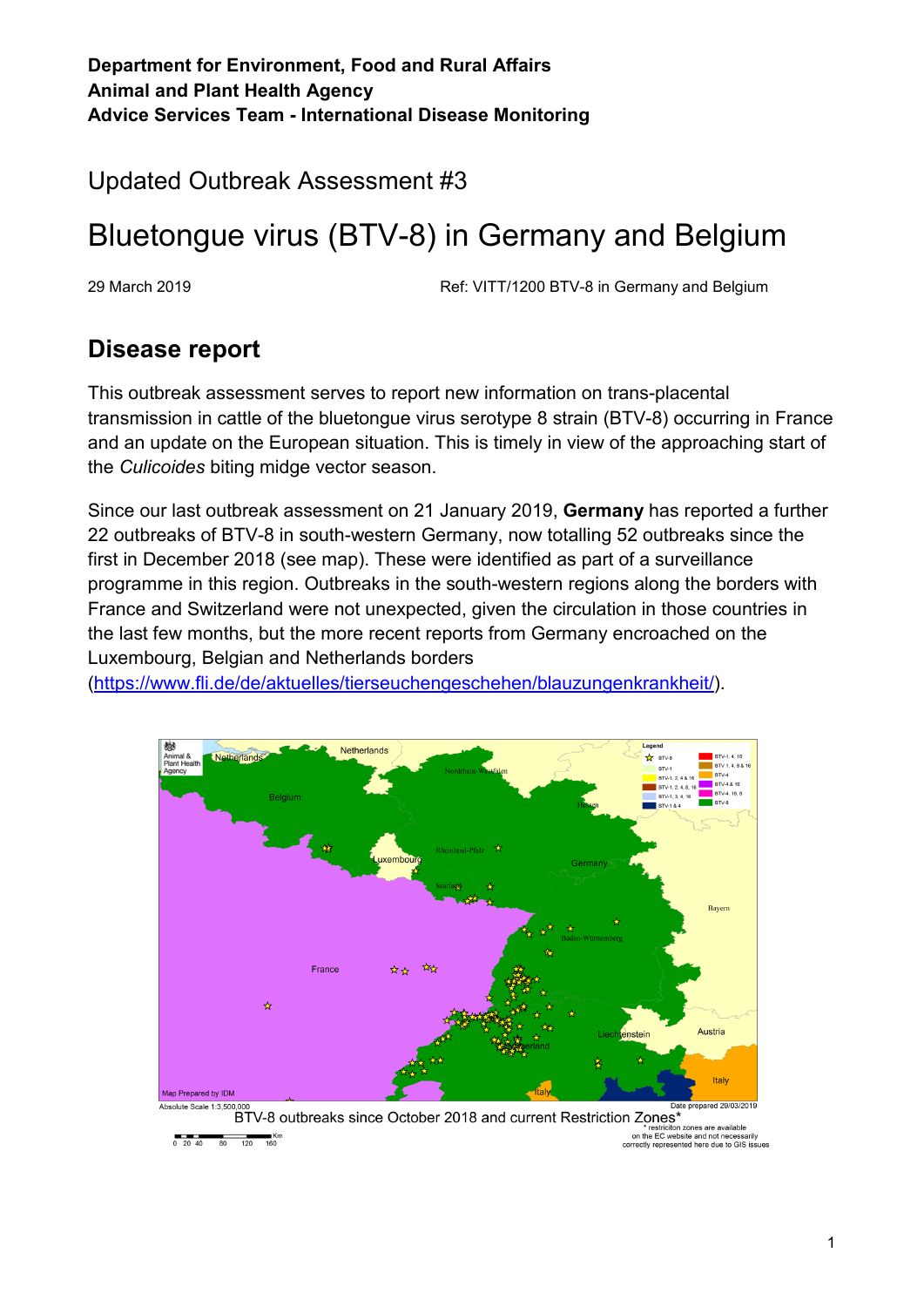In a new development, four outbreaks of BTV-8 have been reported in southern **Belgium** in the Luxembourg region. Belgium had been declared officially free of BTV-8 after the 2006-2009 epizootic in northern Europe in February 2012. The cases were detected as a result of winter surveillance and confirmed that virus circulation has occurred around this region.

Both Germany and Belgium have in place BTV-8 restriction zones (see map). Live ruminants (in particular cattle, sheep and goats) may only be moved from these restriction zones to free areas (not under restriction for BTV-8) if the animals have been vaccinated against BTV-8 at least 60 days prior to movement or vaccinated and tested for BT with a negative result in accordance with Annex III of European Commission Regulation 1266/2007/EC.

## **Situation assessment**

#### **Germany**

The outbreaks since the previous outbreak assessment in January are all within the same Landers and in this respect the virus does not appear to have spread further north or east within Germany since January. Post import testing is in place for consignments of ruminants entering the UK from the restriction zones.

### **Belgium**

One outbreak of BTV-8 was detected on the 14<sup>th</sup> February 2019 in a cattle holding (in 2 out of 111 cattle) in the Luxembourg region of southern Belgium, as a result of winter surveillance. Following intensified surveillance in a 5km area around the premises, disease was confirmed in three more holdings (AFSCA, 2019). This secondary spread was reported as being caused by vector transmission, although still early in the vector season for much of Europe.

#### **France**

Since October 2018, France has reported just ten outbreaks to the European Animal Disease Notification System . These were in the regions of Vosges, Rhone, Cote d'Or, Puy de Dome and Loire. Eight were reported in cattle and two in sheep. Five of the outbreaks were reported as clinical cases. No cases of BTV-4 have been reported in this period.

Of note, an increase in trans-placental transmission of BTV-8 in cattle in France has been reported. Since mid-December 2018, cases of calves born blind, small and dying at a few days of age have been reported in different Departments in France (Zientara et al, 2019). These cases started to appear in mid-December 2018 with the number reported increasing considerably since January 2019. Positive PCR of blood and calves' spleen confirmed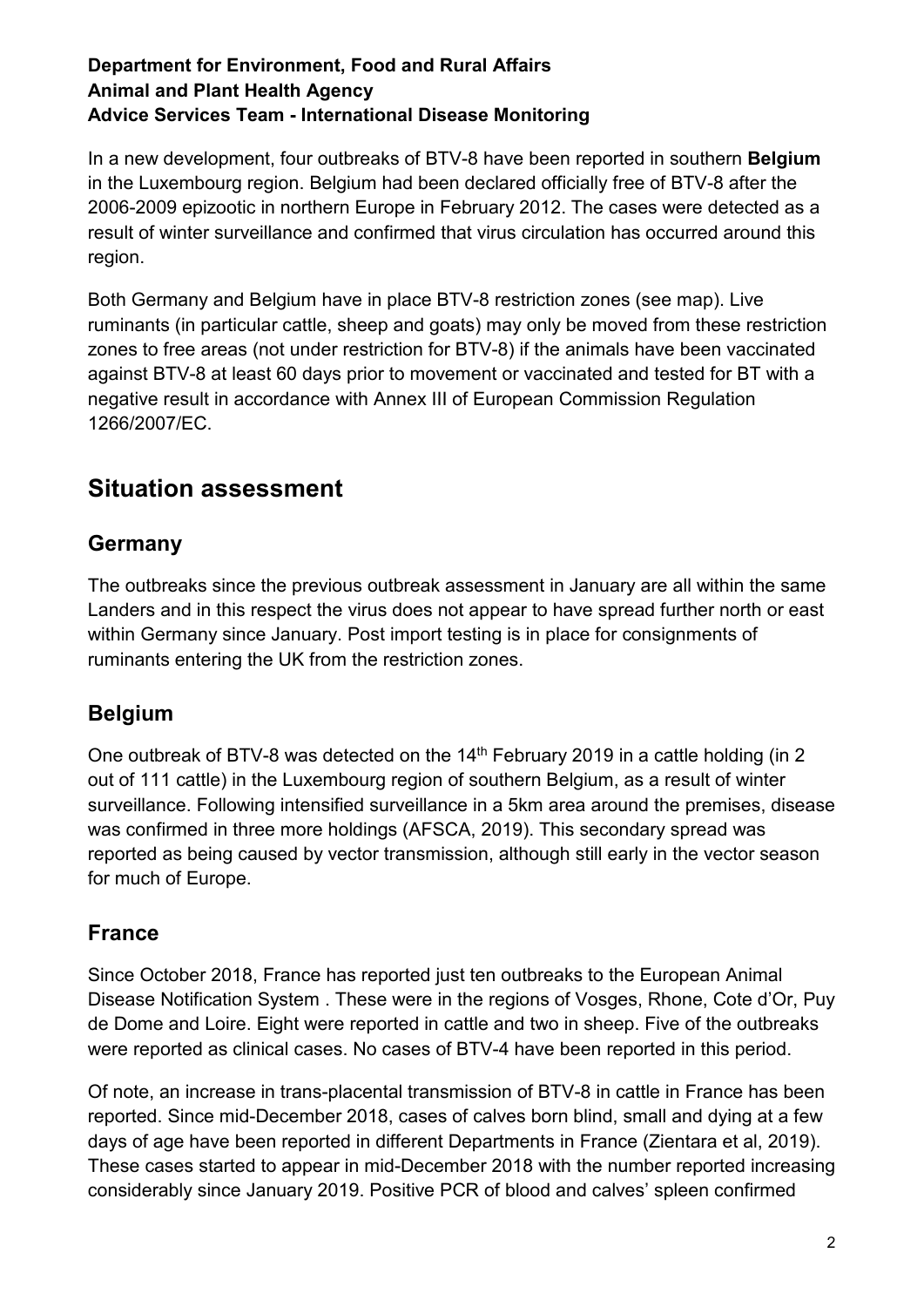BTV-8 infection while tests for Schmallenberg virus were negative suggesting these clinical signs were attributable to BTV-8. When tests were carried out on PCR-positive blood samples from calves (less than one week old and born during the vector inactivity season) in affected farms, 2 to 15% of new-born calves were infected. As of March 11, 2019, the national reference laboratory received and analysed 418 blood samples from such calves and 94% of these were positive for BTV-8 by RT-PCR.

The 2006/9 BTV-8 strain also showed some trans-placental transmission and increased numbers of abortions and dummy calves were reported in Belgium by the end of 2007 and beginning of 2008. Vercauteren et al. (2008) described 29 cases of hydranencephaly (the complete absence of cerebral parenchyma) in bovine foetuses and calves in Belgium associated with the 2006/9 BTV-8 infection very early in gestation. However, the rate of trans-placental transmission in the current re-emerging strain in France appears much higher than for the previous strain. Thus, with regards to the current re-emerging strain, it appears that the circulating virus strain causes fewer clinical signs in the adult cows but gives rise to more clinical problems in calf foetuses. This is consistent with the results of studies in adult sheep. Flannery et al. (2019) reported that the re-emerging BTV-8 strain produced reduced viraemia and pathogenicity in infected sheep and showed reduced *Culicoides* vector competence compared to the 2006/9 strain. This suggests a phenotypic difference between the 2006/9 BTV-8 strain and the re-emerging strain.

Trans-placental transmission is of interest as a possible mechanism of over-wintering of the virus in the absence of midges in northern Europe, but this increase also means the economic impact of BTV-8 may be underestimated.

### **Conclusion**

We are now approaching the start of the *Culicoides* biting midge vector season in northern Europe and the UK. In this respect, the month of March (and early April) presents a negligible risk of introduction of BTV-8 from the trade of cattle or sheep from northern Europe which have sufficient residual viraemia (from infection in late autumn 2018) to infect UK midges and hence infect UK cattle. However, given the Belgian and German cases suggest there is virus circulation occurring presently, by late April, some livestock may be sufficiently viraemic to infect UK midges if moved to the UK. The restriction zones currently in place across the whole of Belgium and France and parts of Germany will minimise risk of importation of infected cattle to the UK, and we are considering whether to extend enhanced post import checks to cattle from those unrestricted regions in the Netherlands and Luxembourg within 150 km of outbreaks. The risk of entry of BTV-8 to the UK is thus considered to be LOW for April and May.

The role of increased trans-placental transmission of the re-emerging BTV-8 strain in northern Europe in terms of an "over-wintering" mechanism and risks of introduction from importing in-calf cattle needs to be kept under review. The 1266/2007 regulation requires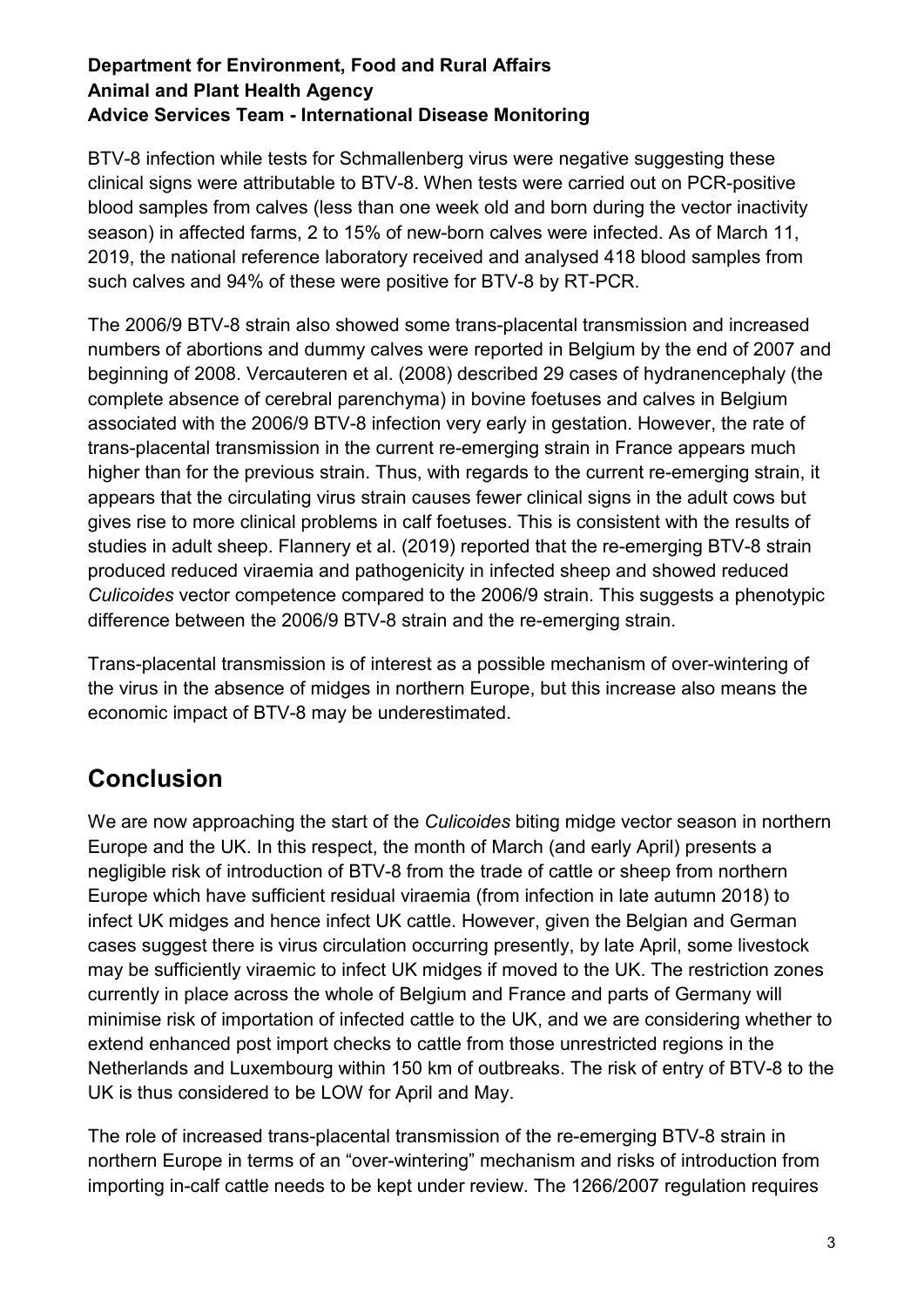cattle to be vaccinated prior to being serviced and this should prevent transplacental transmission. However, given the spread which has occurred over the last few months, there may be cattle serviced in regions which were not under restriction at the time.

Livestock owners and field vets in the UK should note that the re-emerging BTV-8 strain in northern Europe may cause trans-placental transmission and infection of foetuses in cattle and should consider BTV-8 as a possible cause of abortion or malformed calves, in addition to Schmallenberg virus. The weaker pathogenicity of the re-emerging strain of BTV-8 in adult sheep and cattle may result in fewer clinical signs (compared to the 2007 strain), so that infection may be missed.

We would like to remind all livestock owners that they should source animals responsibly by working with their private veterinarians and livestock dealers to make sure animals are correctly vaccinated and protected prior to travel. This means that animals must be correctly vaccinated against BTV-4 and BTV-8 or be naturally immune to both virus serotypes, prior to leaving the Restriction Zone.

We would also like to remind keepers that if they wish to take animals for show purposes to a restriction zone and then return to a free area, they will need to make sure the animals are vaccinated *against both virus serotypes* (BTV-4 and BTV-8) prior to travelling into the Restriction Zone.

We will continue to monitor the current situation in Germany, Belgium and France and will report any further updates from the relevant Authorities.

### **References**

AFSCA (2019)<http://www.favv-afsca.be/santeanimale/fievrecatarrhale/actual.asp> (in French)

Flannery et al. (2019) Evidence of reduced viremia, pathogenicity and vector competence in a re‐emerging European strain of bluetongue virus serotype 8 in sheep. Transboundary and Emerging Diseases, 1-9.

Vercauteren et al. (2011) Bluetongue virus serotype 8-associated congenital hydranencephaly in calves. Transboundary and Emerging Diseases, 55 293-298.

Zientara, S. et al (2019) INFECTIONS TRANS-PLACENTAIRES PAR LE VIRUS DE LA FCO SEROTYPE 8 CHEZ DES VEAUX [https://www.plateforme](https://www.plateforme-esa.fr/sites/default/files/2019-03-08_FCO-France.pdf)[esa.fr/sites/default/files/2019-03-08\\_FCO-France.pdf](https://www.plateforme-esa.fr/sites/default/files/2019-03-08_FCO-France.pdf) (in French)

# **Authors**

Dr Paul Gale